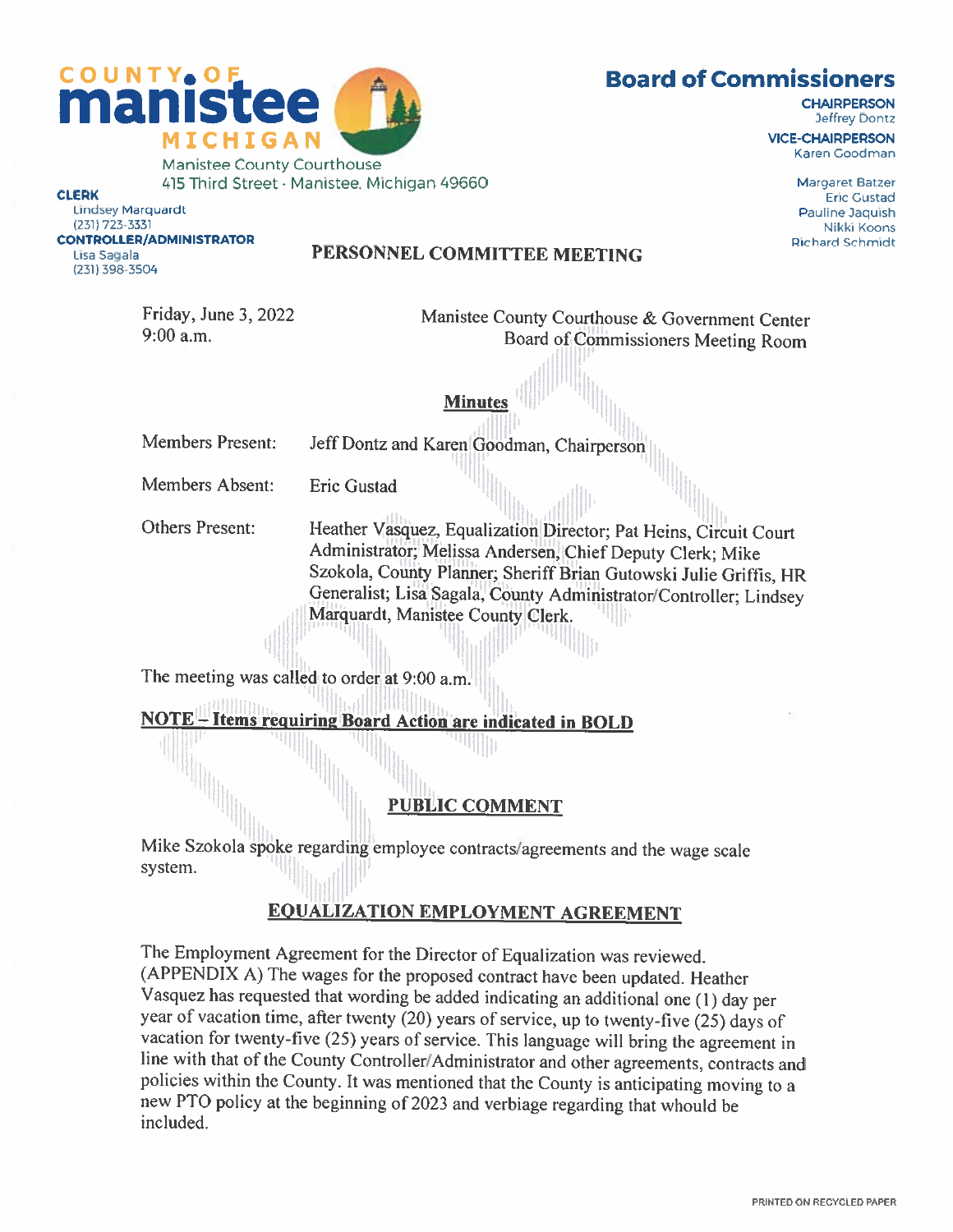Moved by Dontz, seconded by Goodman to recommend approval of the Director of Equalization Employment Agreement with Heather Vasquez, with the additional wording regarding vacation, and with additional wording regarding the move to the new Paid Time Off policy beginning 2023. Ayes. All. Motion Carried.

# SCAO MEMO REGARDING JUNETEENTH HOLIDAY

Pat Heins appeared before the committee to discuss the June 1, 2022 State Court<br>Administrator's Office (SCAO) memo regarding the Juneteenth holiday. (APPENDIX B) Effective immediately the Court offices will be closed June 20, 2022 in observance of the Juneteenth holiday. Currently the Court staff receives seven  $(7)$  personal days, one  $(1)$ additional day from the rest of staff due to being open on the Good Friday Holiday. With<br>the addition of the Juneteenth holiday, Court staff now will receive the same six (6) days<br>all other staff receive and will have the

| <b>OTHER ITEMS FROM COMMITTEE MEMBERS</b>                       |
|-----------------------------------------------------------------|
|                                                                 |
| The meeting was adjourned at the Call of the Chair at 9:17 a.m. |
|                                                                 |
| Karen Goodman, Chairperson<br><b>Eric Gustad</b>                |
|                                                                 |
| Jeff Dontz                                                      |
|                                                                 |
|                                                                 |
|                                                                 |
|                                                                 |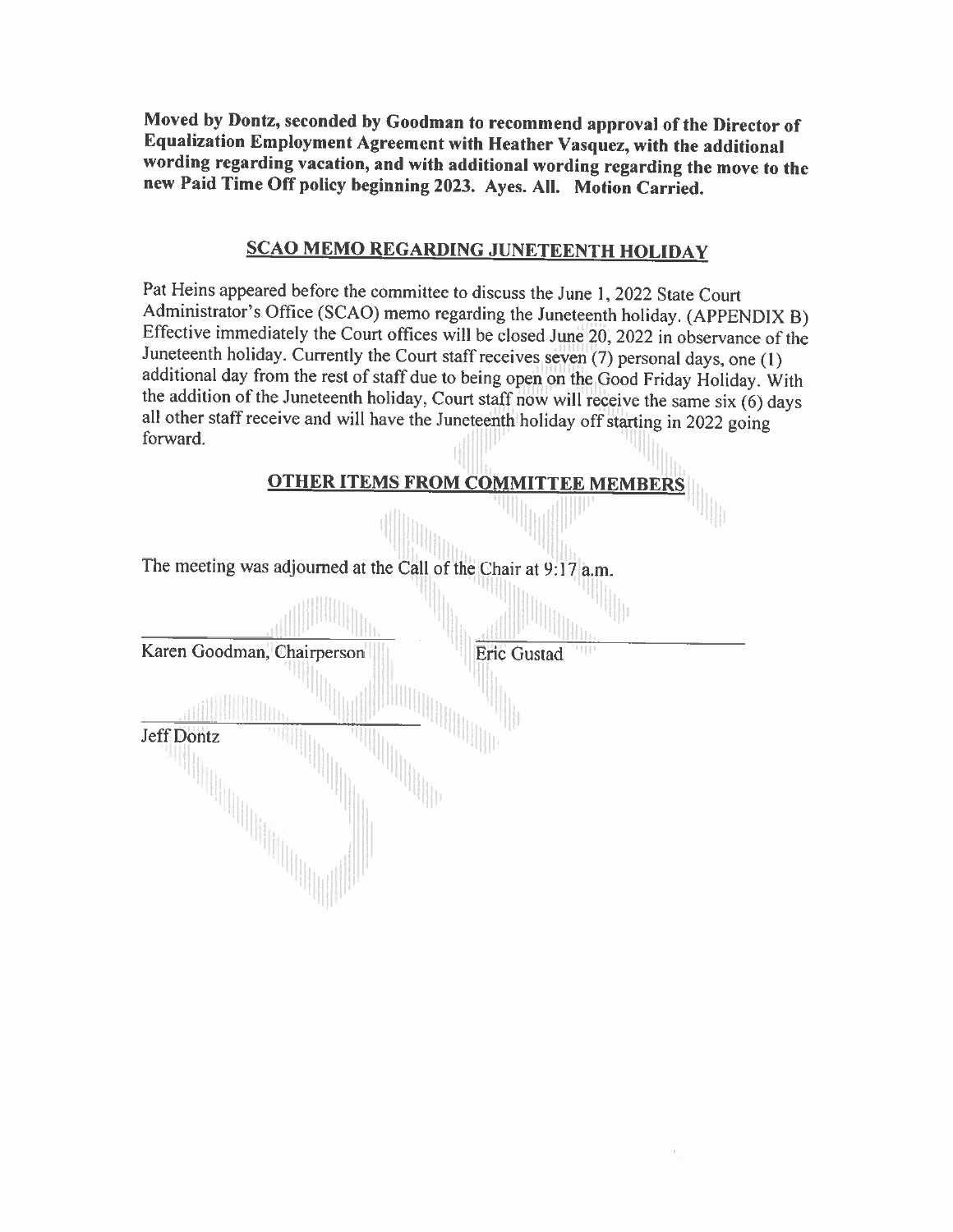appendux



**CONTROLLER/ ADMINSTRATOR** 

<sup>415</sup> Third Street. Manistee, Michigan <sup>49660</sup>

www.manisteecountymi.gov

# EMPLOYMENT AGREEMENT

Director of Equalization

This Agreement is entered into this 1<sup>st</sup> day of July 2022, between the Manistee County Board of Commissioners, hereinafter referred to as 'Employer', and Heather S. Vasquez, hereinafter referred to as 'Employee".

The Board is desirous of retaining Mrs. Vasquez in the position of Manistee County Director of Equalization and Mrs. Vasquez is desirous of accepting said position pursuant to the terms and conditions hereinafter set forth

### RECITALS:

- 1. Employment and Duties:
	- A. The Employer hereby affirms its appointment of the Employee to the position of Director of Equalization for the County of Manistee, Michigan.
	- B. The Employee agrees to establish policy for conducting appraisals and surveys of both real property and personal property in order to determine County equalized value; to administer policies relating to the assessment of property and provide full support data for the equalization of assessments by the Board of Commissioners; to format and compile data for summer and winter tax bills, calculate millage rollback fractions and prepare millage apportionment reports; and other various duties.
	- C. The term "employed" shall not be construed to include occasional teaching, writing, consulting, or military reserve service performed on the Employee's time off.
	- D. The Employee shall perform other duties and activities by official action of the Board or directed by the elected Chairperson of the Board within the scope of the Equalization process. Any such direction by the Chair may be subject to approval of the Board.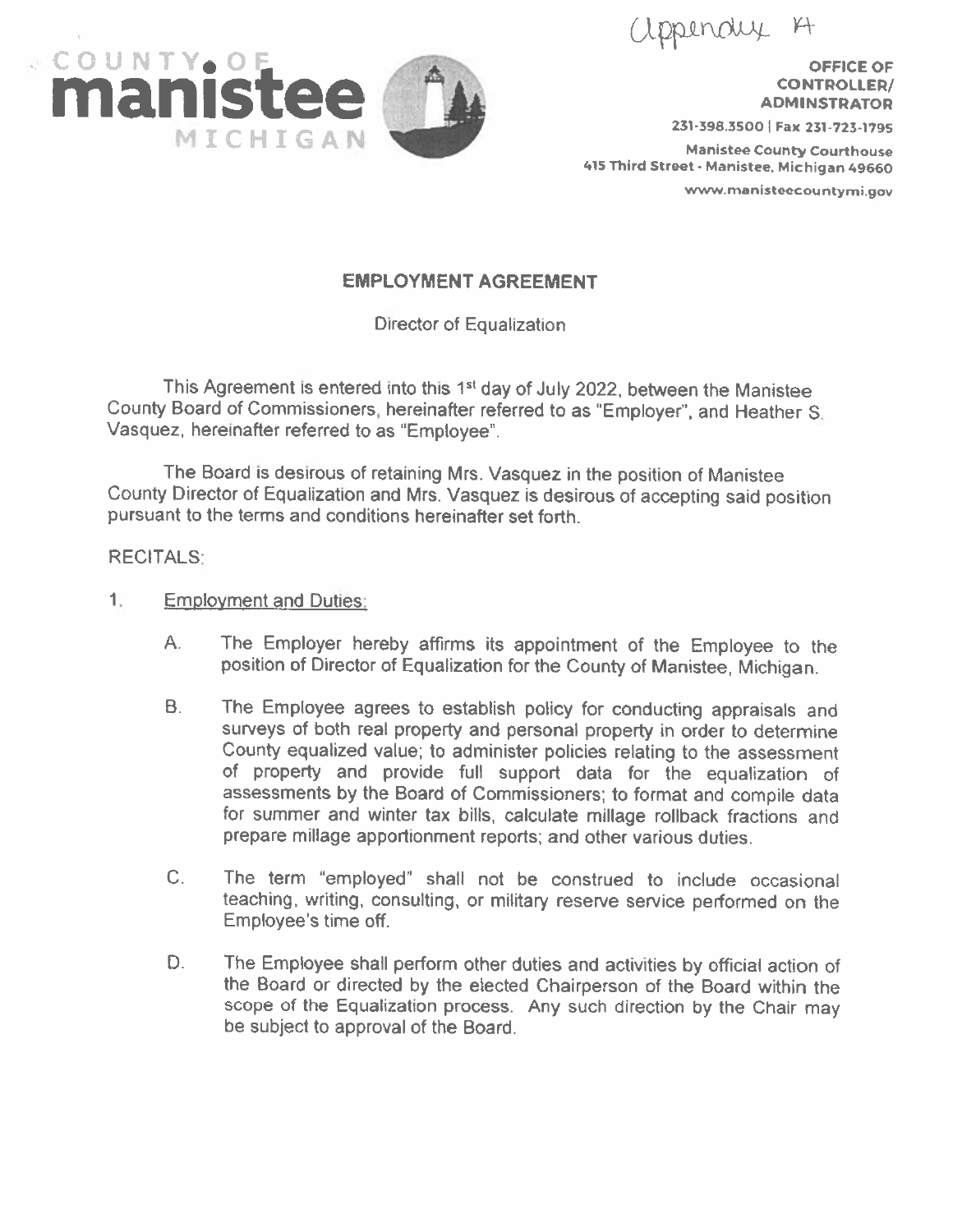2. Term.

The term of this Agreement shall be for <sup>a</sup> period of two (2) years. renewable on an annual basis.

# 3. At Will Employment:

The Employee understands and agrees that her employment as Director of Equalization of Manistee County is "at will" and may be terminated for any reason or no reason.

4. Compensation:

For her services as Director of Equalization, the Employer agrees to pay the Employee an annual salary. In no event shall the annual compensation be less than \$60,234.94.

FY 2022-23: \$60,234.94 FY 2023-24: TBD FY 2024-25: TBD

Adjustments to be made by the Employer at its discretion. The salary shall be subject to payroll deductions required by law or requested by the Employee and determined to be available and proper.

- 5. Benefits:
	- A. Except as otherwise provided in this Agreement, the Employee shall be entitled to the same economic fringe benefits provided non-Union, non-Court staff, including any required premium contribution(s), excluding any benefits not appropriate for an executive employee.
- 6. Vacation:

The Employee must take vacation time during the calendar year succeeding the calendar year in which such vacation accrued. The Employee shall be entitled to five (5) vacation days to be used by March 31, of the following year and approval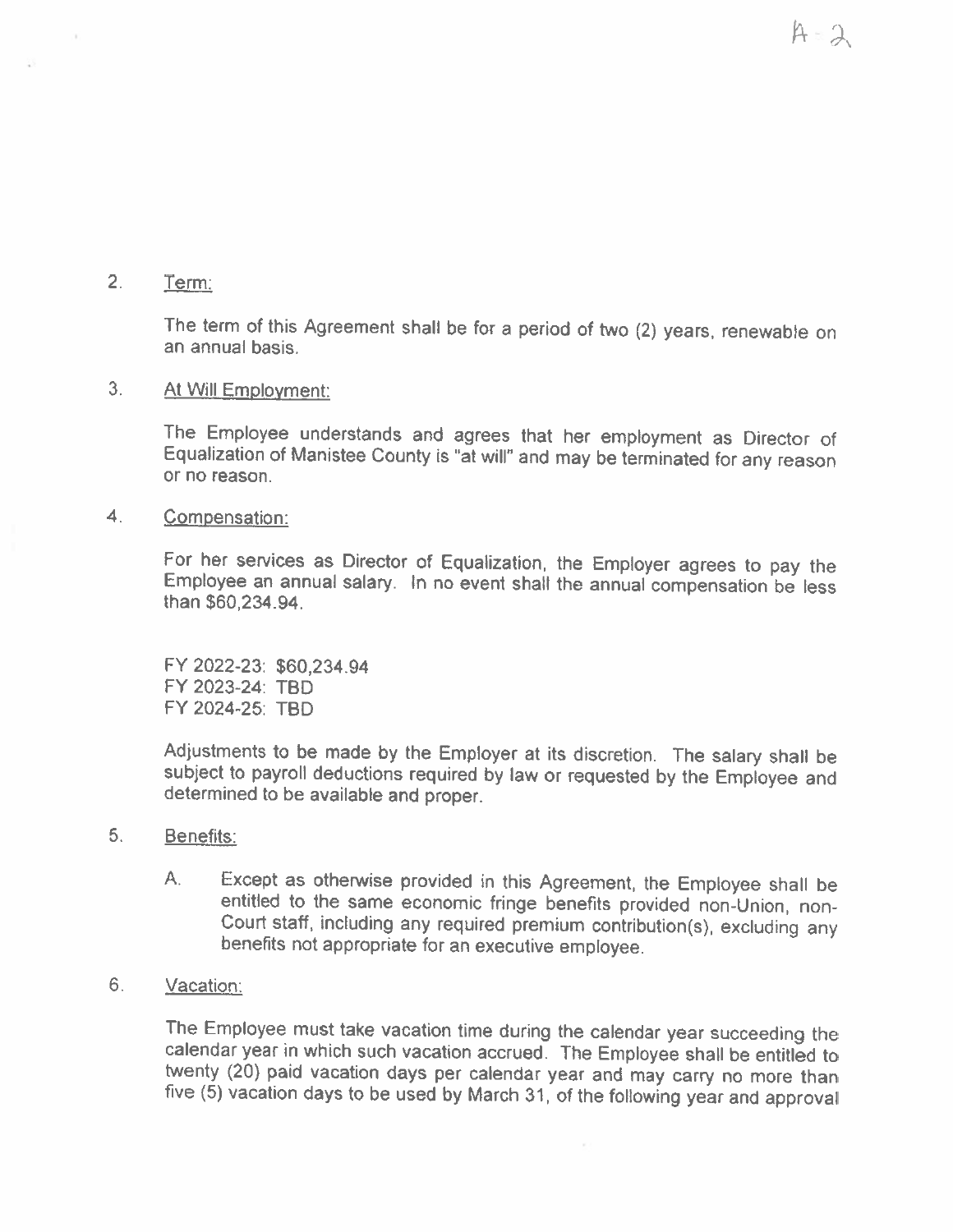for use must be obtained from the County Controller/Administrator. The Employee shall be entitled to one (1) additional vacation day after completion of twenty (20) years of continuous employment. Vacation time shall not accumulate, and the Employee shall not be paid for such days, except for the unused balance at the time of termination of this Agreement. Vacation periods shall be selected by the Employee during periods of time less disruptive to the operations of the County and shall be subject to approval by the three (3) unused days payable at the current rate of pay at each year end.

#### 7. Hours of Work;

It is recognized and understood that the Employee must devote <sup>a</sup> significant amount of time outside the normal office hours to business of the Employer, and to that end, Employee will be allowed to work flexible hours subject to the review and approval of the Employer. It is the understanding of the parties that the Employee shall work <sup>a</sup> minimum of thirty-seven and one-half (37.5) hours per week.

### 8. Retirement:

The Employee shall be enrolled in the Municipal Employees' Retirement System (MERS) during the term of this Agreement at the B-4, F55/20 level. The Employee shall be required to make the same member contribution as required in the Manistee County Executive Employee group.

# 9. Business Expenses:

Actual and necessary expenses incurred by the Employee in the performance and discharge of official duties and functions authorized by the Employer shall be reimbursed upon submission of receipts and appropriate vouchers.

### 10, Professional Development and Meetings;

The Employee may and is encouraged to attend official conferences or meetings approved by the Employer and subject to budget limitations. All actual and reasonable travel and lodging expenses necessary to permit the Employee to attend such conferences or meetings shall be paid by the Employer.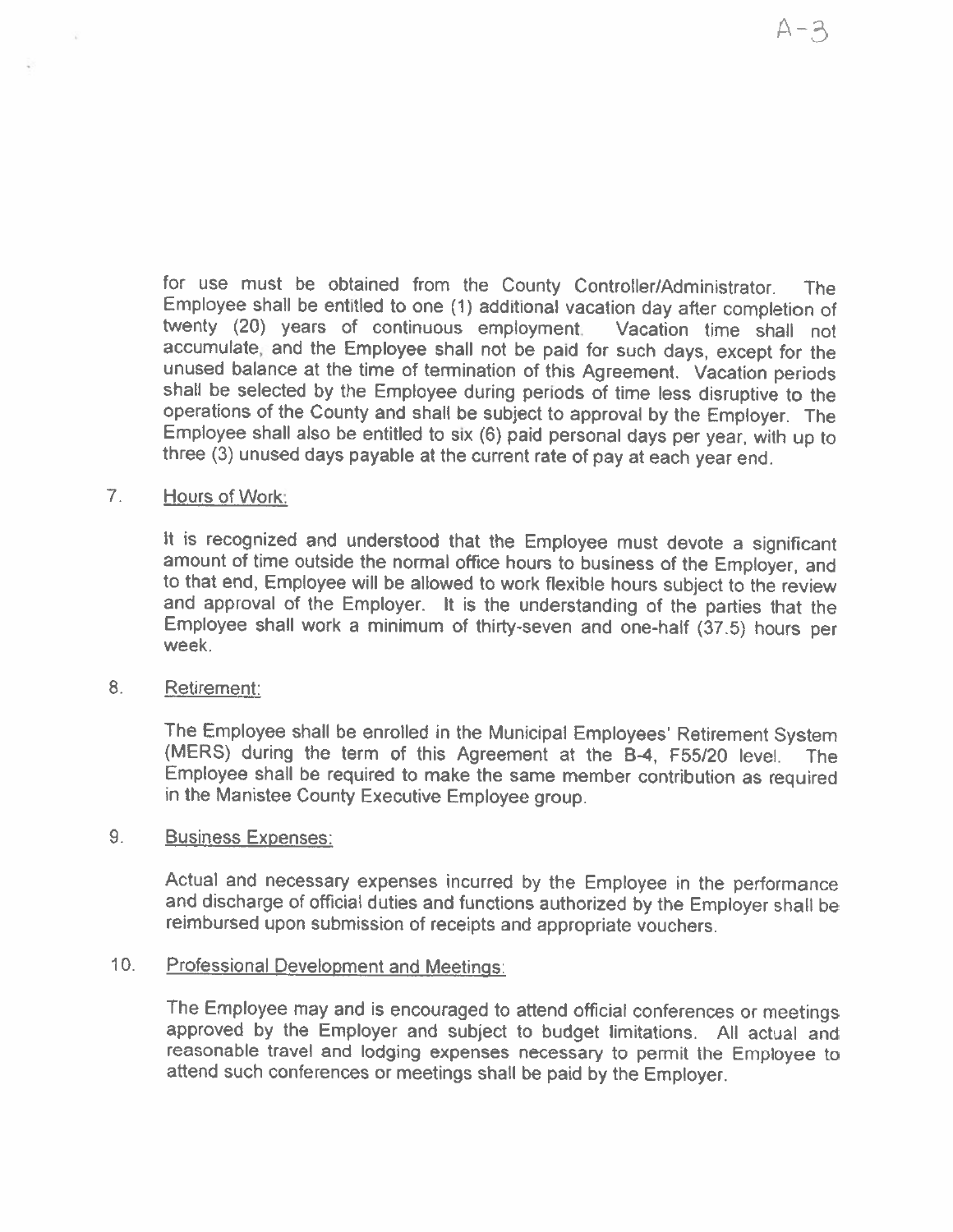# 11. Membership and Dues:

The Employer agrees to pay the membership and dues to permit the Employee to be <sup>a</sup> member of professional organizations and such other organizations as approved by the Employer and subiect to budget limitations.

# 12. Performance Evaluation:

The Employer shall review and evaluate the performance of the Employee, in writing, on or before December 31 of each year of the term. The review and evaluation shall be in accordance with the Performance Evaluation Policy based upon criteria adopted by the Employer. Criteria may be added or deleted as the Employer may from time to time determine, with notice to the Employee. The Employee shall have an opportunity to discuss her evaluation with the Employer. Annually, the Employer and the Employee shall define such goals and performance objectives which they determine necessary for the proper operation of the County and in the attainment of the Employer's policy objectives and shall further establish a relative priority among those various

### 13. Residence:

The Employee agrees to maintain her residence in Manistee County, Michigan, during the term, including any renewals or extensions.

### 14. Bonding:

The Employer shall bear the full cost of any fidelity or other bonds required of the Employee under law.

# 15. Other Terms and Conditions of Employment:

The Employer, in consultation with the Employee, shall adjust any other term and condition of employment relating to the performance of the Employee as it may determine reasonable from time to time, provided such terms and conditions are not inconsistent with or in conflict with the provisions of this Agreement, or any applicable law.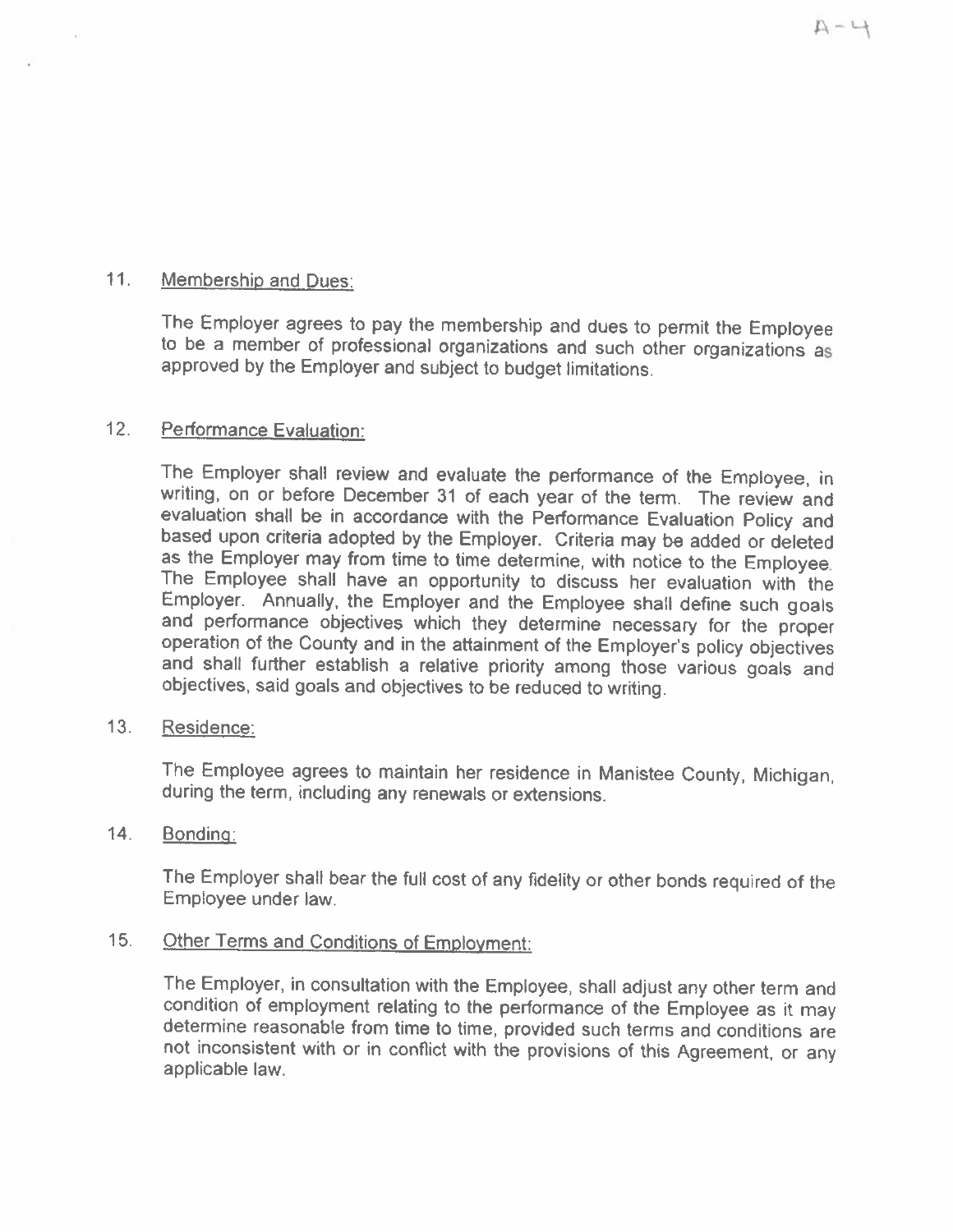# 16. Termination:

- A. Termination by Employee. This Agreement may be terminated upon ninety (90) days advance written notice provided by the Employee to the Employer, or by the death or incapacity of the Employee. In the event of any such termination, the Employee shall not be entitled to severance payment from the County. If the Employee fails to provide this notice, she will forfeit any accrued paid time off which she may be entitled to when this Agreement is terminated. If the Employer receives the Employee's notice of voluntary termination, the Employer may, at its sole discretion, immediately effect the voluntary termination of the Employee's employment. Any voluntary termination of this Agreement by the Employee as described in this provision shall terminate the rights and obligations of each of the parties.
- B. Termination by Employer. The Employee understands that he serves at the <sup>p</sup>leasure of the Employer and may be removed with or without cause at any time.
- C. Termination by Employer With Cause. In the event the Employer terminates this Agreement for cause, the termination shall be effective on the date of the Employer's oral or written notice of termination and the Employee shall be paid for wages and benefits which accrued through the date of termination only.
- D. Termination by Employer Without Cause. In the event the Employer exercised its right to terminate the Employee for any reason other than for cause pursuant to Paragraph 15,8. above, the Employee shall be entitled to severance payment in the amount of the wages and the value of fringe benefits not to exceed three (3) months.

# 17. Indemnification:

The Employer shalt indemnify the Employee against expenses (including attorney fees) and amounts paid in settlement actually and reasonably incurred by her in connection with the defense of any civil, criminal or administrative action, suit or proceeding in which she is made a party or with which she is threatened, by reason of being or because of any act as Director of Equalization within the course and scope of her duties and employment hereunder if she acted in good faith and in <sup>a</sup> manner she reasonably believed to be in or not opposed to the best interest of the Employer, and with respect to any criminal action or proceeding, had no reasonable cause to believe her conduct was unlawful, Notwithstanding the foregoing, she shall not be entitled to indemnification regarding (1) any matter in which she shal be adjudged to be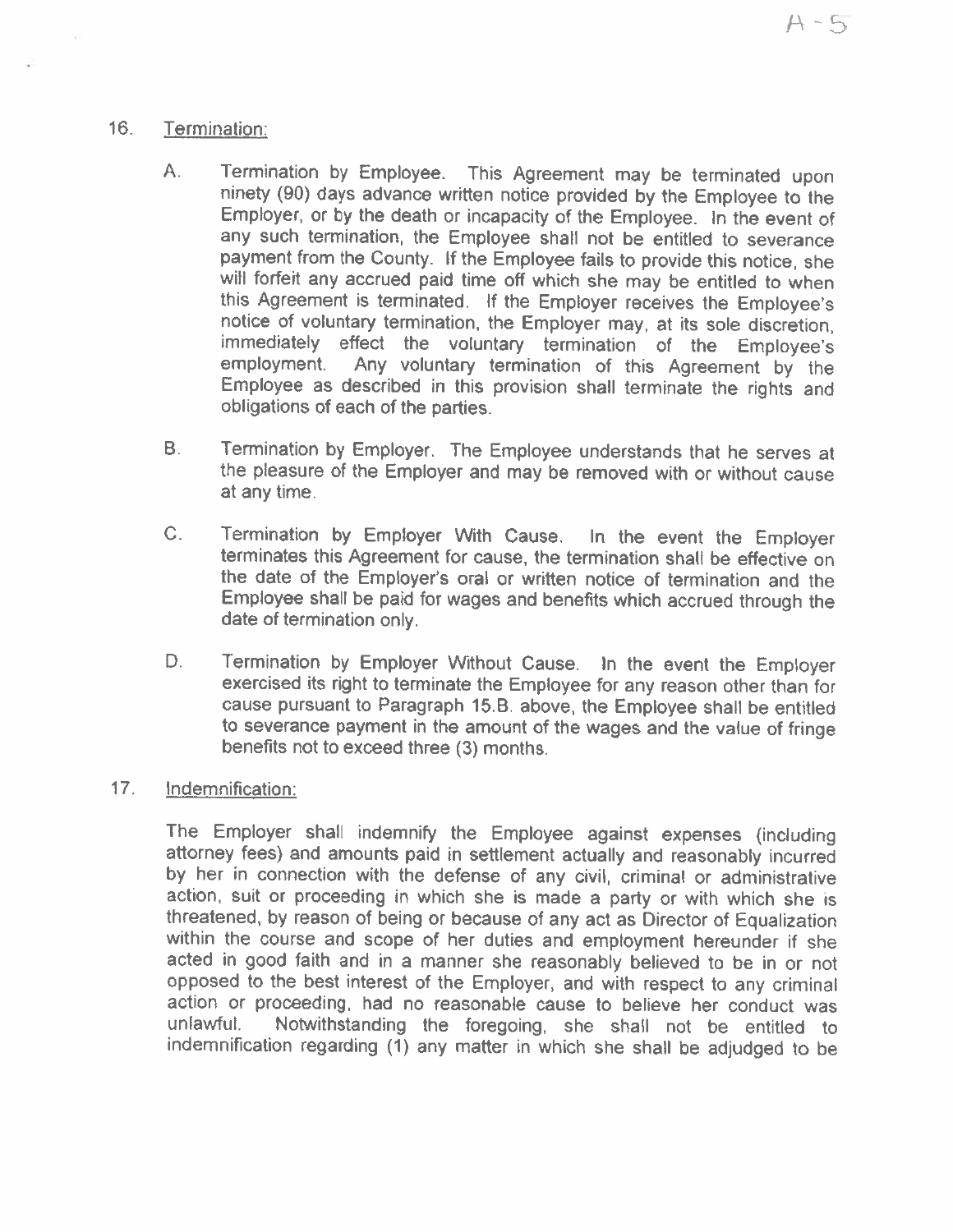liable for negligence or misconduct in the performance of her duties, or (2) any matter in which she fails to notify the Employer of a claim within a reasonable time or fails to cooperate in the defense of such claim, but the defense of such claim is prejudiced by her failure to give notice or to cooperate.

#### 18. Assignment:

This Agreement is to personal services and is not assignable.

#### 19. Governing Law:

Michigan law shall govern this Agreement and the sole and exclusive remedy under this Agreement shall be monetary damages for any alleged breach. No equitable relief of any kind, including reinstatement, may be granted for any violation of this Agreement.

#### 20. Amendment:

This Agreement constitutes the entire agreement between the parties with respect to the subject matter hereof and may not be amended, renewed, or extended, except by an instrument in writing, duly adopted and executed by the parties.

# MANISTEE COUNTY BOARD OF COMMISSIONERS

| v |  |
|---|--|

Jeffrey Dontz, Chairperson

Dated:

 $By:$ 

Heather S. Vasquez Director of Equalization

Dated: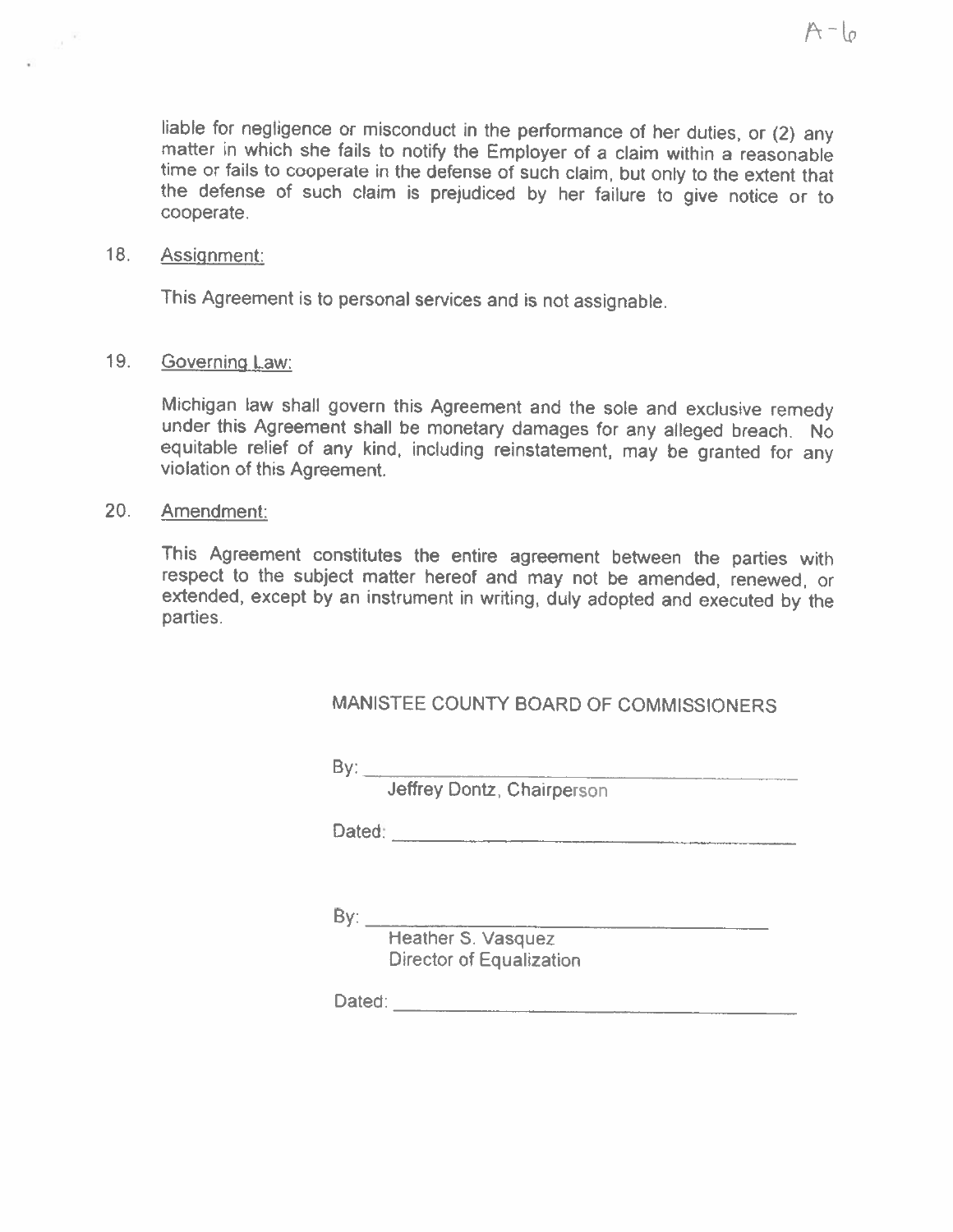

<sup>415</sup> Thtrd Street • Manistee, Michigan 49660-1606 • 231-723-5957

TO: Personnel Committee

FROM: Heather Vasquez, Equalization Director

DATE: June 3, <sup>2022</sup>

RE: Director of Equalization Employment Agreement

<sup>I</sup> would like to propose the following information contained within the vacation section of my employment agreement changed.

#### Vacation

The Employee must take vacation time during the calendar year succeeding the calendar year in which such vacation accrued. The Employee shall be entitled to ten (10) paid vacation days to bused by March 31, of the followi

This September, <sup>I</sup> will he employed with Manistee County Equalization for <sup>22</sup> years and <sup>I</sup> feel this change to my agreement is appropriate.

Thank you for your consideration in these changes.